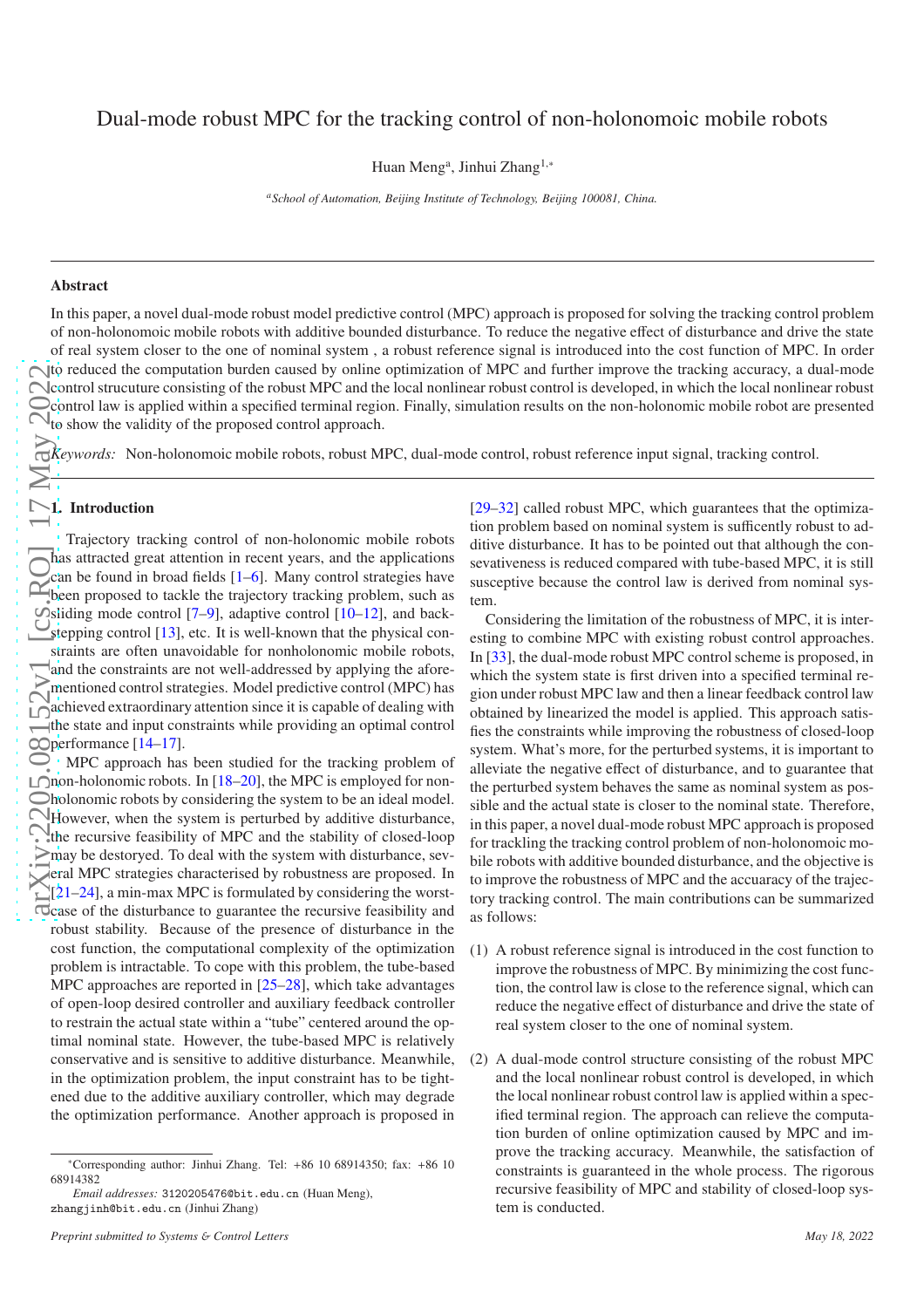The notations adopted in this paper are standard.  $\mathbb R$  denotes the set of real number and  $\mathbb{R}^n$  is the *n*-dimensional Euclidean space. N represents the set of all natural number. For a vector *x*,  $||x|| = \sqrt{x^T x}$  and  $||x||_Q = \sqrt{x^T Q x}$  are the Euclidean norm and weighted *Q* norm. For a matrix *M*,  $\bar{\lambda}(M)$  and  $\underline{\lambda}(M)$  are the maximum and minimum eigenvalues of *M* respectively. ( $\tau$ |*t*) indicates the value of a varible at time  $\tau$  predicted from time  $t$ . The feasible variables are marked as  $\tilde{\cdot}$  and the optimal variables attained by solving optimization problem is marked as  $\cdot$ <sup>\*</sup>. To simplify notation, time dependence is omitted when not relevant.

## 2. Problem Formulation and Preliminaries

#### *2.1. Kinematics of the non-holonomic mobile robot*

The mechanical structure of the non-holonomic robot is shown in Fig. [1.](#page-1-0) The chassis of the robot is rectangle, and  $\rho$  is half the distance between the two driving wheels.  $v_R$  and  $v_L$  are the velocities of right and left driving wheels of the robot, repsectively. The velocities of the driving wheels are bounded by  $|v_L| \le a$  and  $|v_R| \le a$ , where  $a \in \mathbb{R}$  is a known positive constant. Then, the linear velocity  $v$  and angular velocity  $\omega$  of the robot can be presented as

$$
v = (v_R + v_L) / 2,
$$
  

$$
\omega = (v_R - v_L) / 2\rho.
$$

The kinematics of the center of robot is described by the following continuous-time model:

$$
\dot{\xi} = f(\xi, u) \stackrel{\Delta}{=} \begin{bmatrix} \cos \theta & 0 \\ \sin \theta & 0 \\ 0 & 1 \end{bmatrix} u,
$$
 (1)

where  $\xi = [p^T, \theta]^T \in \mathbb{R}^2 \times (-\pi, \pi]$  is the system state, consisting of the position  $p = [x, y]^T$  and the orientation  $\theta$ , and  $u = [v, \omega]^T$ denotes the control input. According to [\[34\]](#page-6-17), the system [\(1\)](#page-1-1) is subject to the following input constraint

$$
u \in \mathbb{U} = \left\{ [v, \omega]^T | \frac{|v|}{a} + \frac{|\omega|}{b} \le 1 \right\},\tag{2}
$$

with  $b = a/\rho$ .



<span id="page-1-0"></span>Figure 1: The structure of the nonholonomic mobile robot.

#### *2.2. Tracking error system*

To drive the non-holonomic mobile robot to track a desired trajectory, we assume that the trajectory is generated by a virtual robot, which has the same structure  $(1)$ , and the the trajectory can be represented as

$$
\dot{\xi}_r = f(\xi_r, u_r),\tag{3}
$$

where  $\xi_r = \left[ p_r^T, \theta_r \right]^T \in \mathbb{R}^2 \times (-\pi, \pi]$  is the desired state, the desired trajectory is given by  $p_r = [x_r, y_r]^T$  and  $u_r = [v_r, \omega_r]^T \in \mathbb{U}$ is the control input of virtual robot.

The kenematics of the controlled robot is given by [\(1\)](#page-1-1). Considering the existence of non-holomomic constraint, we set the reference point of robot at point 'h' instead of its center, where point 'h' lies a distance  $\rho$  along the perpendicular bisector of the wheel axis ahead of the robot (see Fig. [1\)](#page-1-0). Meanwhile, we consider the disturbance acting on linear velocity due to sideslip while negelecting the disturbance acting on angular velocity. Therefore, the kenematics of the controlled robot at point 'h' is further formulated as follows:

<span id="page-1-3"></span>
$$
\dot{\xi}_f = f_h(\xi_f, u_f) + \hat{d}
$$
\n
$$
= \begin{bmatrix}\n\cos \theta_f & -\rho \sin \theta_f \\
\sin \theta_f & \rho \cos \theta_f \\
0 & 1\n\end{bmatrix} u_f + \begin{bmatrix}\n\cos \theta_f d \\
\sin \theta_f d \\
0\n\end{bmatrix}
$$
\n(4)

where  $\xi_f = \left[ p_f^T, \theta_f \right]^T \in \mathbb{R}^2 \times \left( -\pi, \pi \right]$  is the state with  $p_f =$  $[x_f, y_f]^T$  and  $u_f = [v_f, \omega_f]^T \in \mathbb{U}$  is the control input.  $\hat{d} =$  $[\cos \theta_f d, \sin \theta_f d, 0]^T$  is the additive disturbance satisfying  $|d| \leq \mu$ .

<span id="page-1-1"></span>By constructing the Frenet-Serret frames, the tracking error  $p_{rf} = [x_{rf}, y_{rf}]^T$  between the desired trajectory and controlled robot is given by [\[19](#page-6-18)]

<span id="page-1-2"></span>
$$
p_{rf} = R(-\theta_f)(p_r - p_f),\tag{5}
$$

$$
\theta_{rf} = \theta_f - \theta_r,\tag{6}
$$

<span id="page-1-7"></span>where  $R(\theta_f) = \begin{bmatrix} \cos \theta_f & \sin \theta_f \\ \sin \theta_f & \cos \theta_f \end{bmatrix}$  $-\sin\theta_f \cos\theta_f$ is the rotation matrix. Taking the derivative of  $(5)$  yields the tracking error system

$$
\dot{p}_{rf} = \left[ \begin{array}{c} -\omega_f y_{rf} + v_r \cos \theta_{rf} \\ \omega_f x_{rf} + v_r \sin \theta_{rf} \end{array} \right] - \left[ \begin{array}{c} v_f \\ \rho \omega_f \end{array} \right] + \left[ \begin{array}{c} d \\ 0 \end{array} \right]. \tag{7}
$$

To design a dual-mode robust MPC algorithm for trajectory tracking control, the nominal system representation in MPC is first given.

The nominal system of controlled robot [\(4\)](#page-1-3) is presented as

<span id="page-1-6"></span><span id="page-1-5"></span><span id="page-1-4"></span>
$$
\dot{\bar{\xi}}_f = f_h(\bar{\xi}_f, \bar{u}_f),\tag{8}
$$

and thus the nominal form of traking error system [\(4\)](#page-1-3) is

$$
\dot{\bar{p}}_{rf} = \begin{bmatrix} -\bar{\omega}_f \bar{y}_{rf} + v_r \cos \bar{\theta}_{rf} \\ \bar{\omega}_f \bar{x}_{rf} + v_r \sin \bar{\theta}_{rf} \end{bmatrix} - \begin{bmatrix} \bar{v}_f \\ \rho \bar{\omega}_f \end{bmatrix}.
$$
 (9)

#### *2.3. Optimization problem for dual-mode robust MPC*

Defining the sampling instant as  $\{t_k\}, k \in \mathbb{N}$ , and the sampling period as  $\delta = t_{k+1} - t_k$ , the optimizion problem is solved at each sampling instant. If the tracking error  $p_{rf}$  is outside the terminal region  $\Omega_{\varepsilon}$  given by  $\Omega_{\varepsilon} = \left\{ \bar{p}_{rf} \in \mathbb{R}^2 \middle| \left\| \bar{p}_{rf} \right\| \leq \varepsilon, \varepsilon > 0 \right\}$ , the robust |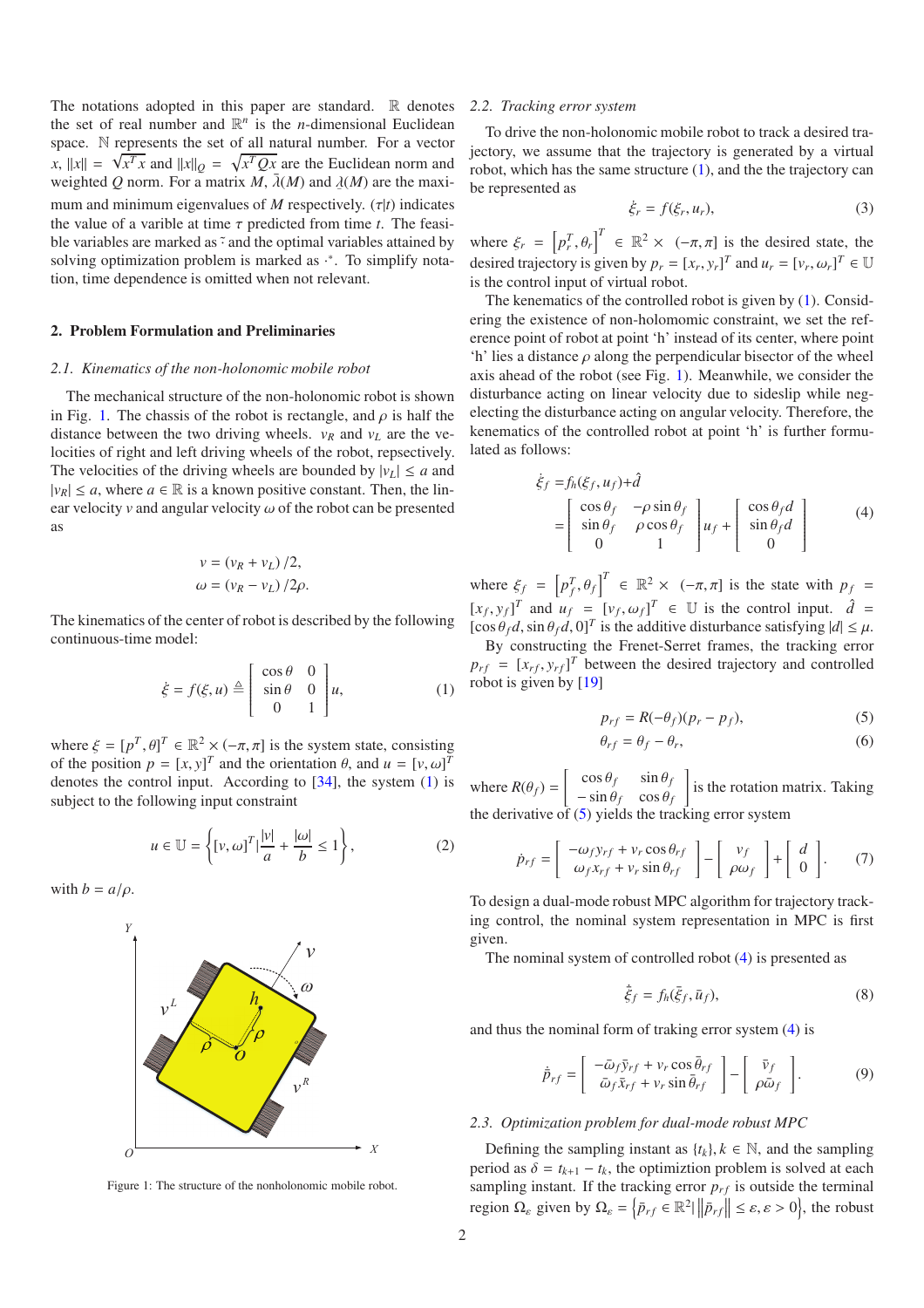MPC is applied. Then, the optimization problem at  $t_k$  with prediction horizon *T* is formulated as follows: Problem 1

$$
\underbrace{\min}_{\bar{u}_f(\cdot)} J\left(p_{rf}(t_k), \bar{u}_f(\cdot)\right),\tag{10}
$$

subject to

$$
\bar{\xi}_f(t_k|t_k) = \xi_f(t_k),\tag{11}
$$

$$
\dot{\bar{\xi}}_f(\tau|t_k) = f_h(\bar{\xi}_f(\tau|t_k), \bar{u}_f(\tau|t_k)),\tag{12}
$$

$$
\bar{u}_f(\tau|t_k) \in \mathbb{U},\tag{13}
$$

$$
\bar{p}_{rf}(t_k + T|t_k) \in \Omega_{\varepsilon},\tag{14}
$$

with  $\tau \in [t_k, t_k + T]$ . The cost function  $J(p_{rf}(t_k), \bar{u}_f(\cdot))$  in **Prob**lem 1 is defined as

$$
J(p_{rf}(t_k), \bar{u}_f(\cdot))
$$
  
= 
$$
\int_{t_k}^{t_k+T} L(\bar{p}_{rf}(\tau|t_k), \bar{u}_{rf}(\tau|t_k))dt + V_f(\bar{p}_{rf}(t_k+T|t_k))d\tau
$$
 (15)

 $\text{where } L(\bar{p}_{rf}(\tau | t_k), \bar{u}_f(\tau | t_k)) = ||\bar{p}_{rf}(\tau | t_k)||_Q^2 + ||\bar{u}_{rf}(\tau | t_k)||_R^2$  is stage cost with  $Q = diag(q_1, q_2)$ ,  $R = diag(r_1, r_2)$ ,  $\bar{u}_{rf}$  is designed as

$$
\bar{u}_{rf} = \left[ \begin{array}{c} v_r \cos \bar{\theta}_{rf} + \eta \tanh(\vartheta \bar{x}_{rf}) - \bar{v}_f \\ v_r \sin \bar{\theta}_{rf} - \rho \bar{\omega}_f \end{array} \right] \tag{16}
$$

with  $\eta > \mu$ , tuning parameter satisfying  $\vartheta > 0$ , and  $V_f(\bar{p}_{rf}(t_k +$  $T(t_k)$ ) =  $\frac{1}{2}$ || $\bar{p}_{rf}(\tau|t_k)$ || $\frac{2}{2}$  is terminal cost. By solving **Problem 1**, the following optimal input sequence is obtained for  $\tau \in [t_k, t_k + T)$ 

$$
\bar{u}_f^*(\tau|t_k) = \arg \underbrace{\min}_{\bar{u}_f(\cdot)} J\left(p_{rf}(t_k), \bar{u}(\cdot)\right),
$$

and  $\bar{u}_f^*(\tau|t_k)$ , is applied as the control law  $\tau \in [t_k, t_{k+1})$ .

If the tracking error  $p_{rf}$  enters the set  $\Omega_{\alpha}$ , the following control law is applied

$$
\kappa_f(\xi_f) = \begin{bmatrix} v_r \cos \theta_{rf} + \eta \tanh(\vartheta x_{rf}) + k_1 x_{rf} \\ \frac{1}{\rho}(v_r \sin \theta_{rf} + k_2 y_{rf}) \end{bmatrix} \tag{17}
$$

where  $k_1$  and  $k_2$  are the controller gain.

Before preceding further, some lemmas are presented as follows.

**Lemma 1.** [\[34](#page-6-17)] The function  $f_h(\bar{\xi}_f, \bar{u}_f)$  is locally Lipschitz con $t$ *inuous with respect to its first arguement*  $\bar{\xi}_f$  *and Lipchitz constant is a, such that*

$$
\left\| f_h(\bar{\xi}_{f1}, \bar{u}_f) - f_h(\bar{\xi}_{f2}, \bar{u}_f) \right\| \le a \left\| \bar{\xi}_{f1} - \bar{\xi}_{f2} \right\|.
$$
 (18)

Lemma 2. *[\[35\]](#page-6-19) For the real tracking error system [\(7\)](#page-1-4) and the nominal system [\(9\)](#page-1-5) with the same inital state and control input. Then, the state deviation*  $p_{rf}(t) - \bar{p}_{rf}(t)$  *<i>is bounded by* 

$$
\|p_{rf}(t) - \bar{p}_{rf}(t)\| \le \frac{\mu}{a} (e^{at} - 1).
$$
 (19)

Lemma 3. *(Gronwall inequality) If*

$$
x(t) \le h(t) + \int_{t_0}^t \beta(\tau) x(\tau) d\tau, \quad t \in [t_0, \mathcal{T}),
$$

*with all the functions involved are continuous on*  $[t_0, \mathcal{T})$ ,  $\mathcal{T} \leq +\infty$  $\alpha$ *and*  $\beta$ (*t*)  $\geq$  0*, then x*(*t*) *satisfies the integral inequality* 

$$
x(t) \le h(t) + \int_{t_0}^t h(\tau) \beta(\tau) \exp\left[\int_{\tau}^t \beta(\sigma) d\sigma\right] d\tau,
$$
  

$$
t \in [t_0, \mathcal{T}).
$$
 (20)

<span id="page-2-4"></span>Lemma 4. *For the nominal tracking error system [\(9\)](#page-1-5), if the linear velocity v<sup>r</sup> of the virtual robot is limited by*

<span id="page-2-0"></span>
$$
\max |v_r| = \bar{a} \le \frac{a - \eta}{\sqrt{2}},\tag{21}
$$

<span id="page-2-2"></span>*then there exists a invariant set*  $\Omega_{\alpha} = \left\{ \bar{p}_{rf} \in \mathbb{R}^2 \middle| \left\| \bar{p}_{rf} \right\| \leq \alpha \right\}$ , and | *local nonlinear control law*

$$
\kappa_f(\bar{\xi}_f) = \begin{bmatrix} v_r \cos \bar{\theta}_{rf} + \eta \tanh(\vartheta \bar{x}_{rf}) + k_1 \bar{x}_{rf} \\ \frac{1}{\rho} (v_r \sin \bar{\theta}_{rf} + k_2 \bar{y}_{rf}) \end{bmatrix},
$$
(22)

where 
$$
\varepsilon \le \alpha \le \frac{m}{\sqrt{k_1^2 + k_2^2}}
$$
,  $m = a - \sqrt{2}\bar{a} - \eta$ ,  $q_i r_i < \frac{1}{4}$ ,  $k_i \in \left(\frac{1 - \sqrt{1 - 4q_i r_i}}{2r_i}, \frac{1 + \sqrt{1 - 4q_i r_i}}{2r_i}\right)$ ,  $i = 1, 2$ , such that for all  $\bar{p}_{rf} \in \Omega_\alpha$ ,  $\kappa_f(\bar{p}_{rf}) \in \mathbb{U}$  and

$$
\dot{V}_f(\bar{p}_{rf}) + L(\bar{p}_{rf}, \kappa_f(\bar{p}_{rf})) \le 0. \tag{23}
$$

*Proof.* The proof consists of three parts:

The first part is to show the set  $\Omega_{\alpha}$  is invariant under the control law [\(22\)](#page-2-0). The Lyapunov function is selected as

<span id="page-2-3"></span><span id="page-2-1"></span>
$$
V_1 = \frac{1}{2} \bar{p}_{rf}^T \bar{p}_{rf}.
$$
 (24)

Taking derivative of [\(24\)](#page-2-1) and combining [\(22\)](#page-2-0) yields

$$
\dot{V}_1 = -k_1 \bar{x}_{rf}^2 - k_2 \bar{y}_{rf}^2 - \eta \bar{x}_{rf} \tanh(\vartheta \bar{x}_{rf}) \le 0,
$$

which implies the set  $\Omega_{\alpha}$  is invariant. The first part is proven.

The second part is to show the feedback control law  $(22)$  satisfies the constraint [\(13\)](#page-2-2). It can be derived that

$$
\frac{|v_f|}{a} + \frac{|\omega_f|}{b} = \frac{|v_r \cos \bar{\theta}_{rf} + \eta \tanh(\vartheta \bar{x}_{rf}) + k_1 \bar{x}_{rf}|}{a}
$$

$$
+ \frac{|v_r \sin \bar{\theta}_{rf} + k_2 \bar{y}_{rf}|}{\rho b}
$$

$$
\leq \frac{1}{a} (k_1 |\bar{x}_{rf}| + k_2 |\bar{y}_{rf}| + \sqrt{2} |v_r| + \eta).
$$

Since  $\alpha \le \frac{m}{\sqrt{k_1^2 + k_2^2}}$ , then  $k_1 |\bar{x}_{rf}| + k_2 |\bar{y}_{rf}| \le m$  holds for all  $\bar{p}_{rf} \in$  $\Omega_{\alpha}$ . Thus,  $\frac{|v_f|}{a} + \frac{|\omega_f|}{b} \le 1$  is proven.

The third part is to show inequality [\(23\)](#page-2-3) holds. It can be shown that

$$
\dot{V}_f(\bar{p}_{rf}) + L(\bar{p}_{rf}, \kappa_f(\bar{p}_{rf}))
$$
  
\n
$$
\leq (-k_1 + q_1 + r_1 k_1^2) \bar{x}_{rf}^2 + (-k_2 + q_2 + r_2 k_2^2) \bar{y}_{rf}^2,
$$

which together with  $q_i r_i < \frac{1}{4}$ ,  $k_i \in (\frac{1-\sqrt{1-4q_ir_i}}{2r_i}, \frac{1+\sqrt{1-4q_ir_i}}{2r_i})$ ,  $i = 1, 2$ implies that the inquality  $\dot{V}_f(\bar{p}_{rf}) + L(\bar{p}_{rf}, \kappa_f(\bar{p}_{rf})) \le 0$  holds for all  $\bar{p}_{rf} \in \Omega_{\alpha}$ .

 $\Box$ 

Therefore, the proof is completed.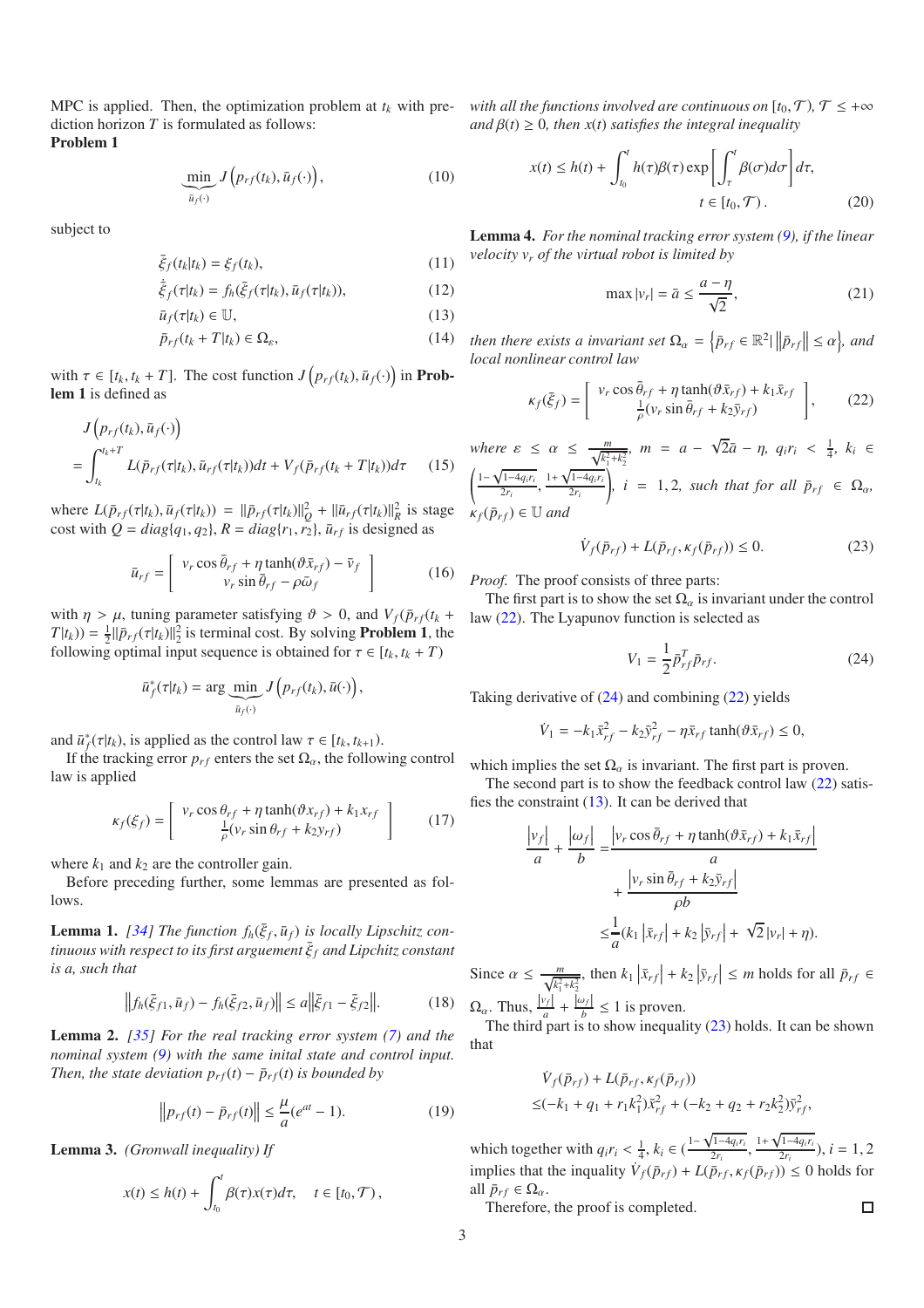<span id="page-3-0"></span>Algorithm 1 The dual-mode robust MPC approach

- 1: Set  $k = 0$  and initialize the state of nominal system  $(8)$  as the actual one  $\xi_f(t_0)$ .
- 2: **While**  $p_{rf} \notin \Omega$ <sub>ε</sub>
- 3: Solve Problem 1
- 4: Apply  $u_f(t_k) = \bar{u}_f^*(t_k|t_k)$  to the real system for  $t \in$  $[t_k, t_{k+1})$
- 5: Update  $k = k + 1$
- 6: End while
- 7: Apply the nonlinear control law  $u = \kappa_f(p_{rf})$

Based on the discussion above, the procedure of dual-mode robust MPC algorithm described in Algorithm [1.](#page-3-0)

Remark 1. *It should be noted that di*ff*erent from the robust MPC*  $\int$ *in* [\[31\]](#page-6-20), the robust reference signal  $v_r \cos \bar{\theta}_{rf} + \eta \tanh(\vartheta \bar{x}_{rf})$  is in*troduced in the cost function. By minimizing the cost function, the control input v<sub>f</sub> will be close to v<sub>r</sub> cos*  $\bar{\theta}_{rf} + \eta \tanh(\vartheta \bar{x}_{rf})$ *, in which the term*  $\eta$  tanh( $\vartheta \bar{x}_{rf}$ ) *can alleviate the effect of the additive disturbance and therefore the acutual state can be driven closer* to the nominal state, i.e  $||p_{rf} - \bar{p}_{rf}|| \rightarrow 0$ . Therefore, the robust *MPC part of the proposed approach behaves better performance of disturbance rejection.*

## 3. THEORETICAL ANALYSIS

In this section, the recursive feasiblity of the dual-mode robust MPC algorithm and the stability of closed-loop system is investigated.

## *3.1. Recursive feasibility analysis*

<span id="page-3-3"></span>Theorem 1. *For the tracking error system [\(7\)](#page-1-4), assume that Problem 1 is feasible at the initial instant t<sub>0</sub>. Then the Problem 1 is recursive feasible for any instant tk, if the following conditions are satisfied:* (1)  $\frac{\mu}{a}(e^{a\delta} - 1)e^{a(T-\delta)} \leq (a - \varepsilon)$ ,  $(2)\lambda(Q^*)\delta \geq \ln \frac{a}{\varepsilon}$  $(Q^* = Q + K^T R K, K = [k_1, k_2]^T$ 

*Proof.* To show the recursive feasibility of **Problem 1**, the candidate solution at time  $t_{k+1}$  is

$$
\tilde{u}_f(\tau|t_{k+1}) = \begin{cases}\n\bar{u}_f^*(\tau|t_k), \tau \in [t_{k+1}, t_k + T) \\
\kappa_f(\tilde{p}_{rf}(\tau|t_{k+1})), \tau \in [t_k + T, t_{k+1} + T)\n\end{cases},
$$
\n(25)

and the feasible state trajectory is generated by

$$
\dot{\tilde{\xi}}_f(\tau|t_{k+1}) = f_h(\tilde{\xi}_f(\tau|t_{k+1}), \tilde{u}_f(\tau|t_{k+1})),
$$
\n(26)

where  $\tau \in [t_{k+1}, t_{k+1} + T)$ ,  $\tilde{\xi}_f(t_{k+1}|t_{k+1}) = \xi_f(t_{k+1})$ . We will first prove the feasible state satisfying  $\tilde{p}_{rf}(t_{k+1} + T|t_{k+1}) \in \Omega_{\varepsilon}$  under control law [\(25\)](#page-3-1).

For  $\tau \in [t_{k+1}, t_k + T)$ , the difference between feasible state  $\tilde{\xi}_f(\tau|t_{k+1})$  and optimal state  $\bar{\xi}_f^*(\tau|t_{k+1})$  is bounded by

$$
\left\|\tilde{\xi}_f(\tau|t_{k+1}) - \bar{\xi}_f^*(\tau|t_{k+1})\right\| \leq \frac{\mu}{a}(e^{a\delta} - 1)e^{a(\tau - t_{k+1})}.
$$

With the fact

$$
\left\|\tilde{p}_{rf}(\tau|t_{k+1}) - \bar{p}_{rf}^*(\tau|t_{k+1})\right\| \le \left\|\tilde{\xi}_f(\tau|t_{k+1}) - \bar{\xi}_f^*(\tau|t_{k+1})\right\|, \qquad (27)
$$

and by substituting  $\tau = t_k + T$  into [\(27\)](#page-3-2) and applying triangle inequality, one has

$$
\|\tilde{p}_{rf}(t_k + T|t_{k+1})\|
$$
  
\n
$$
\leq \|\tilde{p}_{rf}^*(t_k + T|t_{k+1})\| + \frac{\mu}{a}(e^{a\delta} - 1)e^{a(T-\delta)}
$$
  
\n
$$
\leq \varepsilon + (\alpha - \varepsilon)
$$
  
\n
$$
= \alpha,
$$

which implies the feasible state  $\tilde{p}_{rf}(t_k + T|t_{k+1})$  enters the region  $\Omega_{\alpha}$ .

Considering  $\tau \in [t_k + T, t_{k+1} + T]$ , the control law switches to  $\kappa_f(\tilde{p}_{rf}(\tau|t_{k+1}))$ . According to Lemma [4,](#page-2-4) we have

$$
\dot{V}_f(\tilde{p}_{rf}(\tau|t_{k+1})) \leq -2 \underline{\lambda}(Q^*) V_f(\tilde{p}_{rf}(\tau|t_{k+1})).
$$

By applying the comparison principle [\[35\]](#page-6-19), we have

$$
V_f(\tilde{p}_{rf}(\tau|t_{k+1})) \leq V_f(\tilde{p}_{rf}(t_k+T|t_{k+1}))e^{-2\lambda(Q^*)(\tau-t_k-T)}.
$$

At time  $\tau = t_{k+1} + T$ , the above inequality can be equivalently written as

$$
\left\|\tilde{p}_{rf}(t_{k+1}+T|t_{k+1})\right\| \leq \left\|\tilde{p}_{rf}(t_k+T|t_{k+1})\right\|e^{-\lambda(Q^*)\delta}.
$$

Due to  $\left\|\tilde{p}_{rf}(t_k + T|t_{k+1})\right\| \leq \alpha$  and  $\lambda(Q^*)\delta \geq \ln \frac{\alpha}{\varepsilon}$ , we obtain

$$
\left\|\tilde{p}_{rf}(t_{k+1}+T|t_{k+1})\right\|\leq\varepsilon,
$$

which implies the terminal state constraint  $\tilde{p}_{rf}(t_{k+1} + T|t_{k+1}) \in \Omega_{\varepsilon}$ is satisfied. Next is to show the candidate solution conforms to input constraint [\(13\)](#page-2-2).

For  $\tau \in [t_{k+1}, t_k + T)$ , the control law is derived from  $\bar{u}_f^*(\tau | t_k)$ , and thus it satisfies input constraint [\(13\)](#page-2-2). Meanwhile, by refer-ring to Lemma [4,](#page-2-4) the terminal control law  $\kappa_f(\tilde{p}_{rf}(\tau|t_{k+1}))$  is implemented during  $\tau \in [t_k + T, t_{k+1} + T]$ , which means the input constraint is also satisfied.

The proof is completed.

$$
\Box
$$

# *3.2. Stability analysis*

<span id="page-3-1"></span>To guarantee to stability of closed-loop system, the following theorem is given.

Theorem 2. *For system [\(4\)](#page-1-3) with the dual-mode control input, if the conditions in Therorem [1](#page-3-3) and the following condition*

$$
\xi_1 + \xi_2 + \xi_3 + \xi_4 < 0 \tag{28}
$$

*are satisfied, where*  $\xi_1 = \bar{\lambda}(Q)(\frac{2\mu^2}{\sigma^3})$  $\frac{2\mu^2}{a^3}(e^{a\delta}-1)^2(e^{2a(T-\delta)}-1)+\frac{\mu\gamma_1}{a^2}(e^{a\delta}-1)$ 1)( $e^{a(T-\delta)} - 1$ )),  $\xi_2 = 4\bar{\lambda}(R)\bar{\eta}(\eta + \gamma_2)(T - \delta)$ ,  $\xi_3 = \frac{\bar{\mu}}{2\epsilon}$  $\frac{\mu}{2a}(e^{a\delta} 1)e^{a(T-δ)}(ε+α)$ ,  $ξ_4 = -λ(Q)δε<sup>2</sup>$ ,  $γ_1$  *and*  $γ_2$  *are the upper bound of*  $\bar{p}_{rf}$  *and*  $\bar{u}_{rf}$  *respectively, then* 

- *(1) the tracking error state*  $p_{rf}$  *converges asymptotically to the region*  $\Omega_{\varepsilon}$  *under the control law generated by Problem 1 <i>if tracking error*  $p_{rf}$  *is outside*  $\Omega_{\varepsilon}$ *,*
- <span id="page-3-2"></span>*(2) the closed-loop tracking error system is input-to-state stable (ISS) under*  $\kappa_f(p_{rf})$  *if the tracking error*  $p_{rf}$  *enters*  $\Omega_{\varepsilon}$ *.*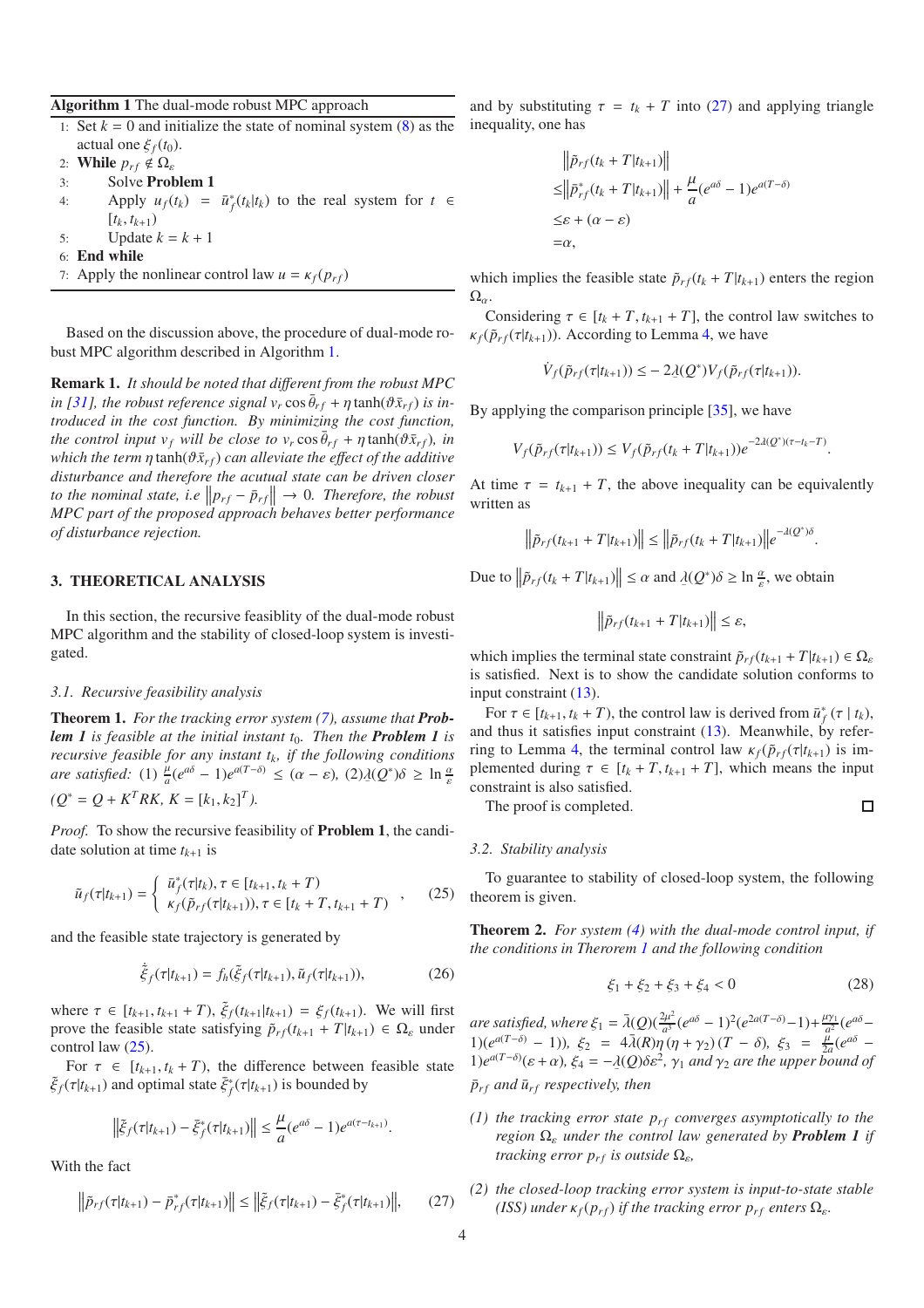*Proof.* If  $p_{rf}$  is outside  $\Omega_{\varepsilon}$ , i.e  $p_{rf} \notin \Omega_{\varepsilon}$ , define  $\Delta J =$  $J(\tilde{p}_{rf}(\tau|t_{k+1}), \tilde{u}_f(\tau|t_{k+1})) - J(\tilde{p}_{rf}^*(\tau|t_k), \tilde{u}_f^*(\tau|t_k)).$  Then expanding the term ∆*J* yields that

$$
\Delta J = \int_{t_{k+1}}^{t_{k+1}+T} L(\tilde{p}_{rf}(\tau|t_{k+1}), \tilde{u}_{rf}(\tau|t_{k+1}))d\tau \n+ V_f(\tilde{p}_{rf}(t_{k+1}+T|t_{k+1})) - \n\int_{t_k}^{t_k+T} L(\tilde{p}_{rf}^*(\tau|t_k), \bar{u}_{rf}^*(\tau|t_k))d\tau - V_f(\tilde{p}_{rf}^*(t_k+T|t_k)) \n= \Delta_1 + \Delta_2 + \Delta_3 + \Delta_4,
$$

where

$$
\Delta_1 = \int_{t_{k+1}}^{t_k+T} \left\| \tilde{p}_{rf}(\tau | t_{k+1}) \right\|_{Q}^{2} - \left\| \bar{p}_{rf}^{*}(\tau | t_k) \right\|_{Q}^{2} d\tau,
$$
\n
$$
\Delta_2 = \int_{t_{k+1}}^{t_k+T} \left\| \tilde{u}_{rf}(\tau | t_{k+1}) \right\|_{R}^{2} - \left\| \bar{u}_{rf}^{*}(\tau | t_{k+1}) \right\|_{R}^{2} d\tau,
$$
\n
$$
\Delta_3 = \int_{t_k+T}^{t_{k+1}+T} L(\tilde{p}_{rf}(\tau | t_{k+1}), \tilde{u}_{f}(\tau | t_{k+1})) d\tau
$$
\n
$$
+ V_f(\tilde{p}_{rf}(t_{k+1} + T | t_{k+1})) - V_f(\bar{p}_{rf}^{*}(t_k + T | t_k)),
$$
\n
$$
\Delta_4 = - \int_{t_k}^{t_{k+1}} L(\bar{p}_{rf}^{*}(\tau | t_{k+1}), \bar{u}_{f}^{*}(\tau | t_{k+1})) d\tau.
$$

For  $\Delta_1$ , it holds that

$$
\Delta_1 \leq \int_{t_{k+1}}^{t_k+T} \left( \left\| \tilde{p}_{rf}(\tau | t_{k+1}) - \bar{p}_{rf}^*(\tau | t_k) \right\|_Q \right)
$$
  
\n
$$
\times \left( \left\| \tilde{p}_{rf}(\tau | t_{k+1}) - \bar{p}_{rf}^*(\tau | t_k) \right\|_Q + 2 \left\| \bar{p}_{rf}^*(\tau | t_k) \right\|_Q \right) d\tau
$$
  
\n
$$
\leq \bar{\lambda}(Q) \int_{t_{k+1}}^{t_k+T} \left( \frac{\mu}{a} (e^{a\delta} - 1) e^{a(\tau - t_{k+1})} \right)
$$
  
\n
$$
\times \left( \frac{\mu}{a} (e^{a\delta} - 1) e^{a(\tau - t_{k+1})} + 2\gamma_1 \right) d\tau
$$
  
\n
$$
\leq \bar{\lambda}(Q) \left( \frac{2\mu^2}{a^3} (e^{a\delta} - 1)^2 \left( e^{2a(T-\delta)} - 1 \right) \right)
$$
  
\n
$$
+ \frac{\mu\gamma_1}{a^2} (e^{a\delta} - 1) \left( e^{a(T-\delta)} - 1 \right) \right).
$$

Considering  $\Delta_2$ , we have

$$
\Delta_2 \le \int_{t_{k+1}}^{t_k+T} \left( \left\| \tilde{u}_{rf}(\tau | t_{k+1}) - \bar{u}_{rf}^*(\tau | t_k) \right\|_R \right)
$$
  
 
$$
\times \left( \left\| \tilde{u}_{rf}(\tau | t_{k+1}) - \bar{u}_{rf}^*(\tau | t_k) \right\|_R + 2 \left\| \bar{u}_{rf}^*(\tau | t_k) \right\|_R \right) d\tau
$$
  
 
$$
\le 4\bar{\lambda}(R) \int_{t_{k+1}}^{t_k+T} \eta(\eta + \gamma_2) d\tau
$$
  
 
$$
\le 4\bar{\lambda}(R) \eta(\eta + \gamma_2)(T - \delta).
$$

The upper bound of  $\Delta_3$  can be obtained as

$$
\Delta_3 = \int_{t_k+T}^{t_{k+1}+T} L(\tilde{p}_{rf}(\tau|t_{k+1}), \tilde{u}_{rf}(\tau|t_{k+1}))d\tau \n+ V_f(\tilde{p}_{rf}(t_{k+1}+T|t_{k+1})) - V_f(\tilde{p}_{rf}(t_k+T|t_{k+1})) \n+ V_f(\tilde{p}_{rf}(t_k+T|t_{k+1})) - V_f(\bar{p}_{rf}^*(t_k+T|t_k)) \n\leq V_f(\tilde{p}_{rf}(t_k+T|t_{k+1})) - V_f(\bar{p}_{rf}^*(t_k+T|t_k)) \n\leq \frac{1}{2} \left( \left\| \tilde{p}_{rf}(t_k+T|t_{k+1}) - \bar{p}_{rf}^*(t_k+T|t_k) \right\|_2 \right) \times
$$

$$
\left(\left\|\tilde{p}_{rf}(t_k+T|t_{k+1})\right\|_2+\left\|\bar{p}_{rf}^*(t_k+T|t_k)\right\|_2\right)
$$
  

$$
\leq \frac{\mu}{2a}(e^{a\delta}-1)e^{a(T-\delta)}(\varepsilon+\alpha).
$$

For  $\Delta_4$ , according to [\[31\]](#page-6-20), it is bounded as

$$
\Delta_4 < -\underline{\lambda}(Q)\delta \varepsilon^2.
$$

Therefore, it can be deduced that  $\Delta J = \Delta_1 + \Delta_2 + \Delta_3 + \Delta_4 < 0$ . By following Theorem 2 of  $[36]$ ,  $p_{rf}$  will converge asymptotically to the region  $\Omega_{\varepsilon}$ .

If the tracking error  $p_{rf}$  enters  $\Omega_{\varepsilon}$ , the controller law  $\kappa_f(p_{rf})$ is applied. To prove stability, the Lyapunov candidate for [\(7\)](#page-1-4) is chosen as

<span id="page-4-0"></span>
$$
V_2 = \frac{1}{2} p_{rf}^T p_{rf}
$$
 (29)

Differentiating [\(29\)](#page-4-0) yields that

$$
\dot{V}_2 = p_{rf}^T \dot{p}_{rf}
$$
\n
$$
\leq -k_1 x_{rf}^2 - k_2 y_{rf}^2 - \eta x_{rf} \tanh(\vartheta x_{rf}) - \mu x_{rf}
$$
\n
$$
\leq -k_1 x_{rf}^2 - k_2 y_{rf}^2 - \left(\eta \tanh(\left|\vartheta x_{rf}\right|) - \mu\right) \left|x_{rf}\right|.
$$

According to [\[37](#page-6-22)], it infers that the closed-loop system of [\(7\)](#page-1-4) is ISS under  $\kappa_f(p_{rf})$  and the steady tracking error is bounded as  $||p_{rf}|| \leq \frac{\mu}{\eta \vartheta}.$  $\Box$ 

The proof is completed.

**Remark 2.** *Noted that in* [\[31](#page-6-20)], the real tracking error  $p_{rf}$  finally *converges into the region*  $\Omega$ <sub>*ε</sub>. In this paper, the real tracking error*</sub>  $p_{rf}$  can finally converge to the region  $||p_{rf}|| \leq \frac{\mu}{m}$  under the robust *control law*  $\kappa_f(p_{rf})$  *in the dual-mode structure. By tuning the parameters* η *and* ϑ*, the region can be largely reduced. Meanwhile, the computation burden can be relieved becasue the o*ff*-line control law*  $\kappa_f(p_{rf})$  *is implemented within*  $\Omega_{\varepsilon}$  *instead of robust MPC*, *and the constraint [\(2\)](#page-1-7) can be also satisfied.*

**Remark 3.** *In [\[33](#page-6-16)], the local control law*  $\kappa_f(\cdot)$  *in the dual-mode structure is obtained by linearizing the system model at orgin. However, this method can lead to model error and further a*ff*ect the control accuracy. In this paper, the local control law is generated from the nonlinear tracking error system [\(7\)](#page-1-4), which can show better tracking accuracy.*

# 4. Simulation

In the simulation, the linear speed of the nonholonomic robot is limited by  $a = 0.4m/s$  and the half of wheel base by  $\rho$  = 0.28*m*. The control input constraint is given by  $\mathbb{U}$  =  $\langle v_f/0.4 + \omega_f/1.4286 \le 1 \rangle$  with  $b = a/\rho = 1.4286$ . The additive disturbance satisfies  $|d| \le 0.05$ . The initial configuration is set to be  $\xi_f = \left[0, 0, \frac{\pi}{2}\right]^T$ . The desired trajectory is chosen as

$$
x_r(t) = 0.5 + \sin(t/10),
$$
  

$$
y_r(t) = 1 + 2\sin(t/20).
$$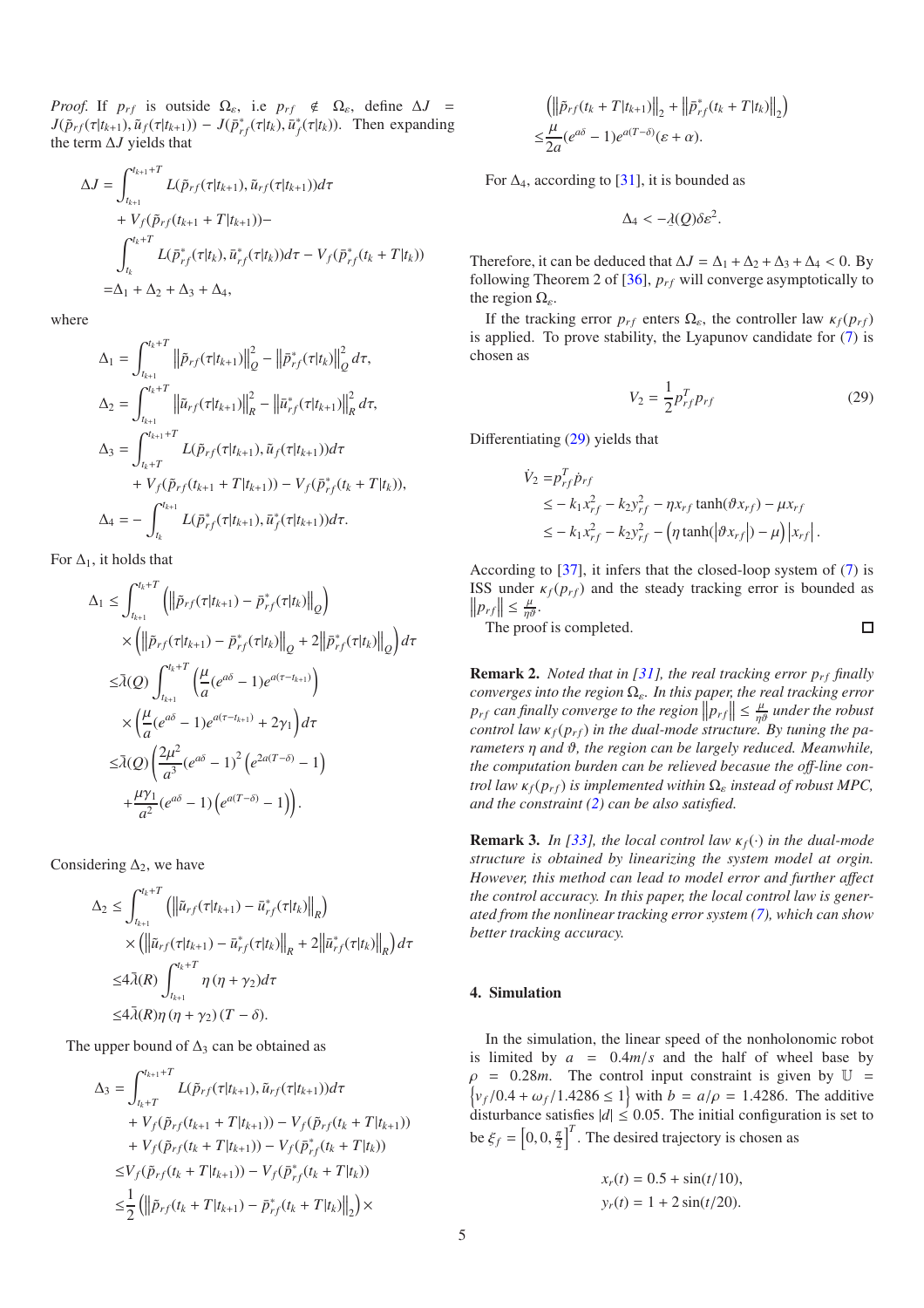

<span id="page-5-1"></span>Figure 2: Tracking result under the proposed dual-mode robust MPC and MPC in [\[31](#page-6-20)]



<span id="page-5-2"></span>Figure 3: Control input of the proposed approach



<span id="page-5-3"></span>Figure 4: Comparison: the tracking error

For the optimization problem, the prediction horizon, and the sampling interval are set to be  $T = 1.3$ s and  $\delta = 0.1$ s respectively. The weighting matrices in the cost function are designed as  $Q = diag\{2, 2\}$ ,  $R = diag\{0.1, 0.1\}$ . The terminal region is set as  $\Omega_{\varepsilon} = \{p_{rf} \in \mathbb{R}^2 \mid ||p_{rf}||_2 \le 0.034\}$ . The controller parameters



<span id="page-5-4"></span>Figure 5: Comparison: the difference of acutual state and nominal state

are set as follows  $k_1 = k_2 = 2.8, \eta = 0.05, \vartheta = 60$ . The simulation example is conducted by following Algorithm [1,](#page-3-0) and the nonlinear optimization solver 'IPOPT' is used. In order to show the control performance, the proposed dual-mode robust MPC approach is compared with the robust MPC in [\[31](#page-6-20)]. The simulation results of trajectory tracking are plotted in Fig. [2.](#page-5-1) Fig. [3](#page-5-2) presents the control input of the proposed approach. The control law is switched at '63.7s' and it is clear that the control input satisfies the constraint  $\frac{|v|}{a} + \frac{|w|}{b} \le 1$  in the whole process. To contrast the tracking accuracy under the two control approaches, we define the following tracking errors given by  $x_e = x_f - x_r$ ,  $y_e = y_f - y_r$ . Fig. [4](#page-5-3) shows the tracking error results, in which the proposed dualmode robust control presents better tracking accuracy compared with MPC in [\[31\]](#page-6-20). To contrast the performance of disturbance rejection, state differences between the real and nominal system (i.e.  $x_{fe} = |x_f - \bar{x}_f|$ ,  $y_{fe} = |y_f - \bar{y}_f|$  are depicted in Fig. [5.](#page-5-4) It shows that the real state under the dual-mode robust MPC is closer to the nominal state, which implies the proposed approach shows better disturbance rejection.

#### 5. Conclusions

This paper has developed a novel dual-mode robust model predictive control (MPC) approach for the tracking control of nonholonomoic mobile robots with additive bounded disturbance. A robust reference term is introduced into the cost function of MPC to reduce the negative effect of disturbance and drives the state of real system closer to the one of nominal system. By adopting the dual-mode control structure, the tracking error is proved to be reduced , while the constraint is satisfied. Finally, the simulations have verified the effectiveness and advantages of the proposed approach.

#### References

- <span id="page-5-0"></span>[1] J.-M. Yang and J.-H. Kim, "Sliding mode control for trajectory tracking of nonholonomic wheeled mobile robots," *IEEE Transactions on Robotics and Automation*, vol. 15, no. 3, pp. 578–587, 1999.
- [2] L. Consolini, F. Morbidi, D. Prattichizzo, and M. Tosques, "Leader–follower formation control of nonholonomic mobile robots with input constraints," *Automatica*, vol. 44, no. 5, pp. 1343–1349, 2008.